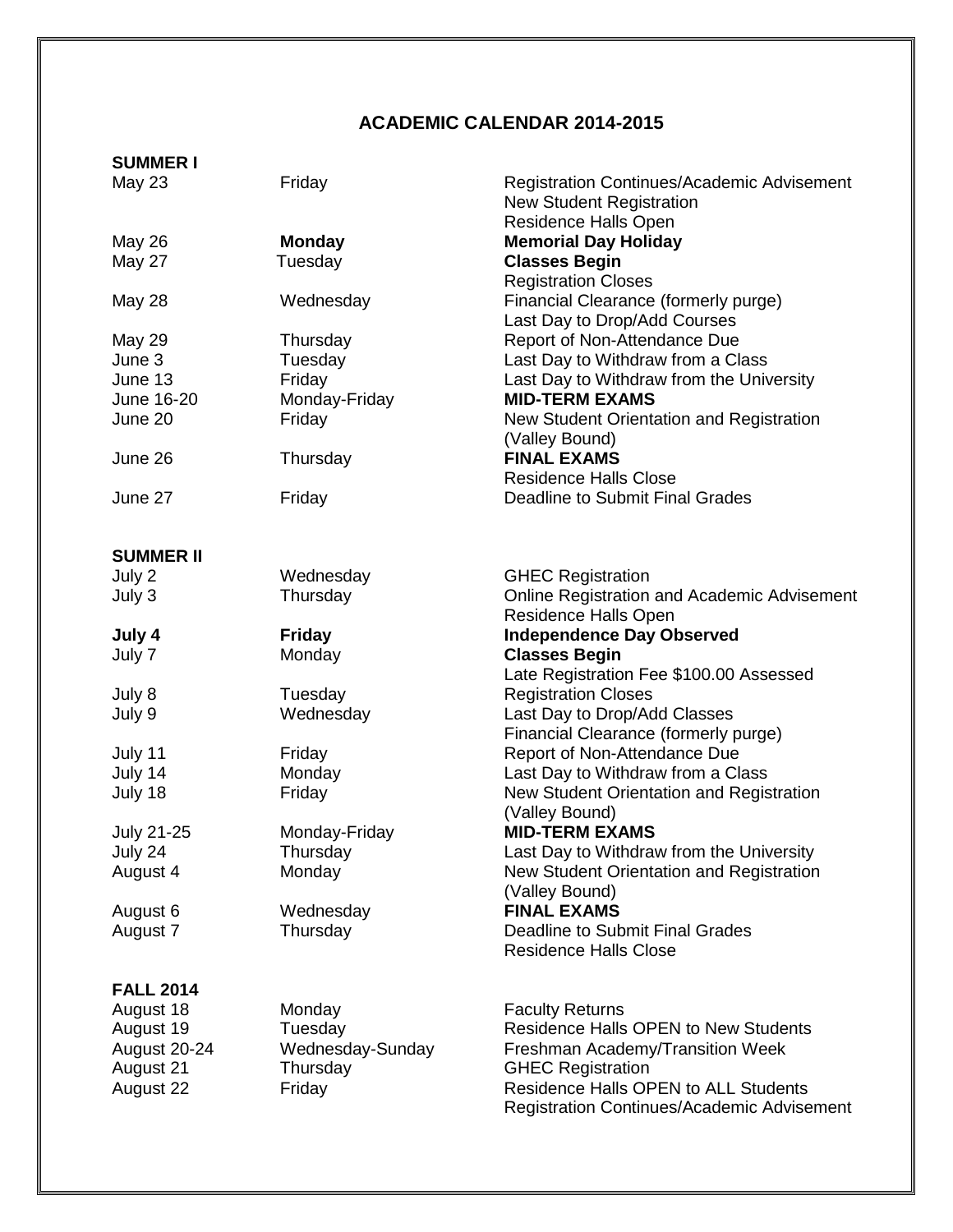| August 25                | Monday                    | <b>Classes Begin</b><br>Late Registration Fee \$100.00 Assessed             |
|--------------------------|---------------------------|-----------------------------------------------------------------------------|
| August 29                | Friday                    | <b>Weekend College Session I Begins</b>                                     |
| September 1              | <b>Monday</b>             | <b>Labor Day Holiday</b>                                                    |
| September 2              | Tuesday                   | <b>Classes Resume</b>                                                       |
| September 8              | Monday                    | Last Day to Drop/Add Classes                                                |
|                          |                           | <b>Registration Closes</b>                                                  |
| September 9              | Tuesday                   | <b>Financial Clearance</b>                                                  |
| September 12             | Friday                    | Report of Non-Attendance Due                                                |
| September 27             | Saturday                  | <b>Weekend College Session I Ends</b>                                       |
| October 4                | Friday                    | <b>Weekend College Session II Begins</b>                                    |
| October 6-10             | Monday-Friday             | <b>MID-TERM EXAMS</b>                                                       |
| October 13               | Monday                    | Deadline to Submit Mid-Term Grades                                          |
| October 13 - 15          |                           | <b>Academic Advisement</b>                                                  |
| October 16<br>November 1 |                           | Online Registration begins for Spring 2015                                  |
| November 7               | Saturday<br>Friday        | <b>Weekend College Session II Ends</b><br>Last Day to Withdraw from a Class |
|                          |                           | <b>Weekend College Session III Begins</b>                                   |
|                          |                           | <b>High School Day</b>                                                      |
| November 14              | Friday                    | Last Day to Withdraw from the University                                    |
| November 21              | Friday                    | <b>Graduation Applications due to Student Records</b>                       |
| November 24-25           | <b>Monday-Tuesday</b>     | <b>Fall Break for Faculty and Students</b>                                  |
| November 26-28           | <b>Wednesday-Friday</b>   | <b>Thanksgiving Holidays</b>                                                |
| December 1               | Monday                    | <b>Classes Resume</b>                                                       |
| December 4-5             | Thursday-Friday           | Reading Days (No Classes)                                                   |
| December 5               | Friday                    | <b>Weekend College Session III Ends</b>                                     |
| December 8-12            | Monday-Friday             | <b>FINAL EXAMS</b>                                                          |
| December 13              | Saturday                  | <b>Residence Halls Close</b>                                                |
| December 15              | Monday                    | <b>Deadline to Submit Final Grades</b>                                      |
| <b>WINTER 2014</b>       |                           |                                                                             |
| December 15              | Monday                    | <b>Winter Term Classes Begin</b>                                            |
|                          |                           | Late Registration Fee \$100.00 Assessed                                     |
| December 24-25           | <b>Wednesday-Thursday</b> | <b>Christmas Break</b>                                                      |
| December 26              | Friday                    | <b>Classes Resume</b>                                                       |
| December 30<br>January 2 | Tuesday<br>Thursday       | <b>Winter Term Ends</b><br>Date to Submit Final Grades                      |
|                          |                           |                                                                             |
| <b>SPRING 2015</b>       |                           |                                                                             |
| January 2                | Friday                    | <b>Staff Return to Work</b>                                                 |
| January 5                | Monday                    | <b>Faculty returns</b>                                                      |
| January 8                | Thursday                  | Online Registration and Academic Advisement                                 |
|                          |                           | Continues                                                                   |
|                          |                           | Spring Registration at GHEC                                                 |
| January 9                | Friday                    | Residence Halls Open                                                        |
|                          |                           | Academic Advisement/New Student Registration                                |
| January 12               | Monday                    | <b>Classes Begin</b><br>Late Registration Fee \$100.00 Assessed             |
| January 16               | Friday                    | <b>Weekend College Session I Begins</b>                                     |
| January 19               | <b>Monday</b>             | <b>Martin Luther King Holiday</b>                                           |
|                          |                           |                                                                             |